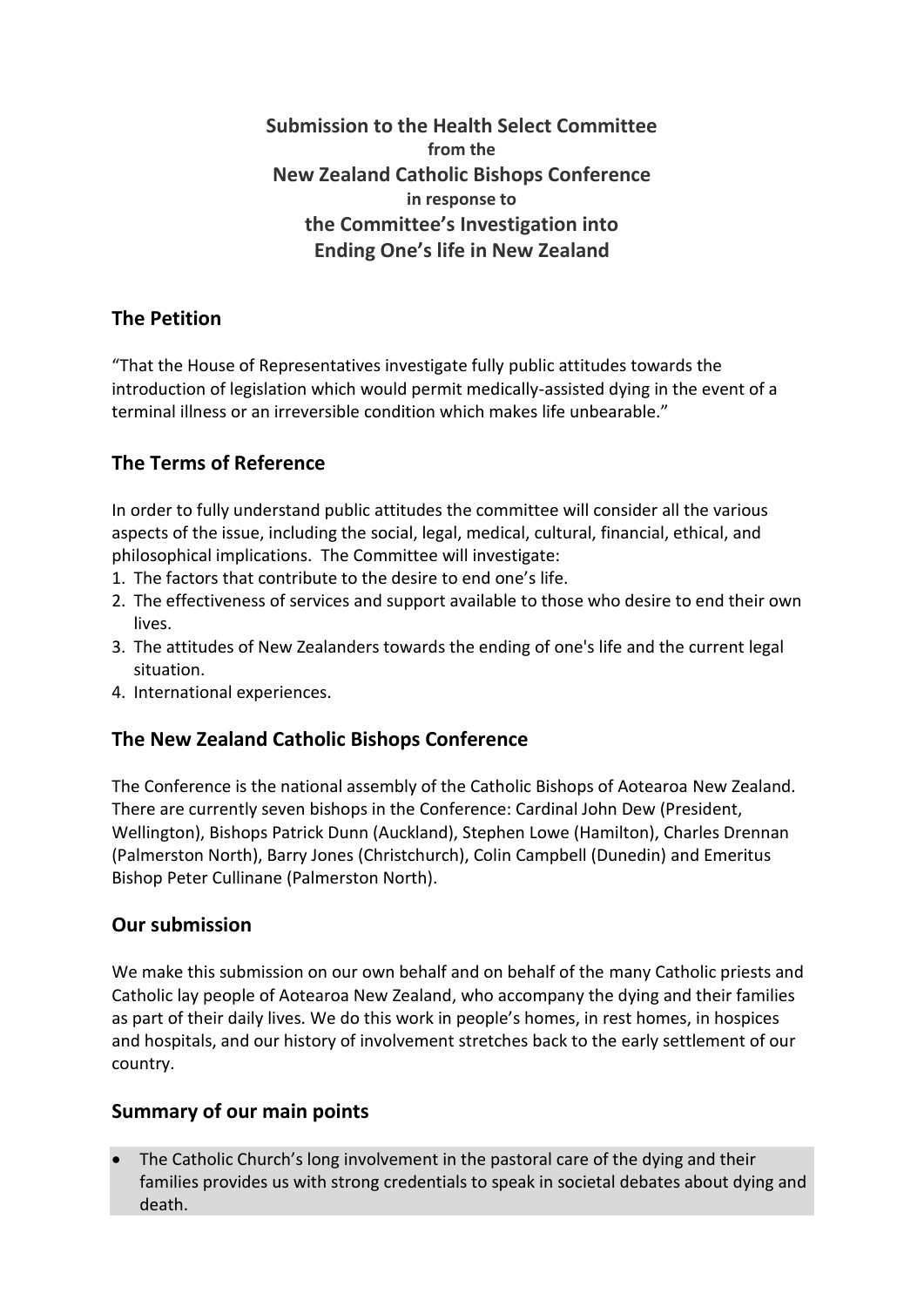- The factors that contribute to the desire to end one's life are complex, and include grief in different forms, fear, loss of hope, and a sense of being trapped.
- We know from our experience with the dying that a fearful, vulnerable, powerless person, religious or not, can be brought with good holistic care into a peaceful place where pain is controlled, their circumstances are dignified, and relationships can be enjoyed prior to death.
- The argument that those opposed to the legalisation of assisted suicide do not have to use it narrows assisted suicide down to a matter of individual choice, and ignores the societal effects of the legalisation which will be experienced by everyone, particularly vulnerable groups.
- International experiences show that legalisation leads to normalization, the expansion of eligibility either legislatively or in practice, loss of patient trust in the medical profession, and a climate of fear among the elderly and ill.
- We like to think that as a country we are independent and courageous enough not to follow an international trend that poses significant risks to our people, especially when quality accessible palliative care is a practical alternative.

## **Euthanasia and assisted suicide**

- 1. The Catholic Church's position on euthanasia and assisted suicide is well known. We believe in the sanctity of life, and that life should be allowed to end naturally.
- 2. The Church's involvement in the pastoral care of the dying and their families is less well known and often overlooked, yet it provides us with strong credentials to speak in societal debates about dying and death. The Catholic Church has been caring for the dying for centuries, and has played a critical role in the development of hospices and other forms of palliative care, both in New Zealand and overseas.
- 3. We do not make this submission from a religious perspective; it is being made as a consequence of our experience with the dying and with those who commit suicide and their families. We deal with death every da*y*, and collectively we have seen dying in all its forms.
- 4. Caring for a person in the final stages of their life is one of the most valuable things we can do. Whether we do it as pastor, medical professional or hospice carer, or as a relative or friend, doing this well is not just a matter of attending to physical needs. The wholeness of a person is at the core of end of life care, because dying involves not just the body, but the psychological, spiritual, social and relational dimensions of the human person.
- 5. Focusing only on the terminal illness and its manifestations, and searching for a way to avoid them, makes death less than a part of life. We are more than just the body our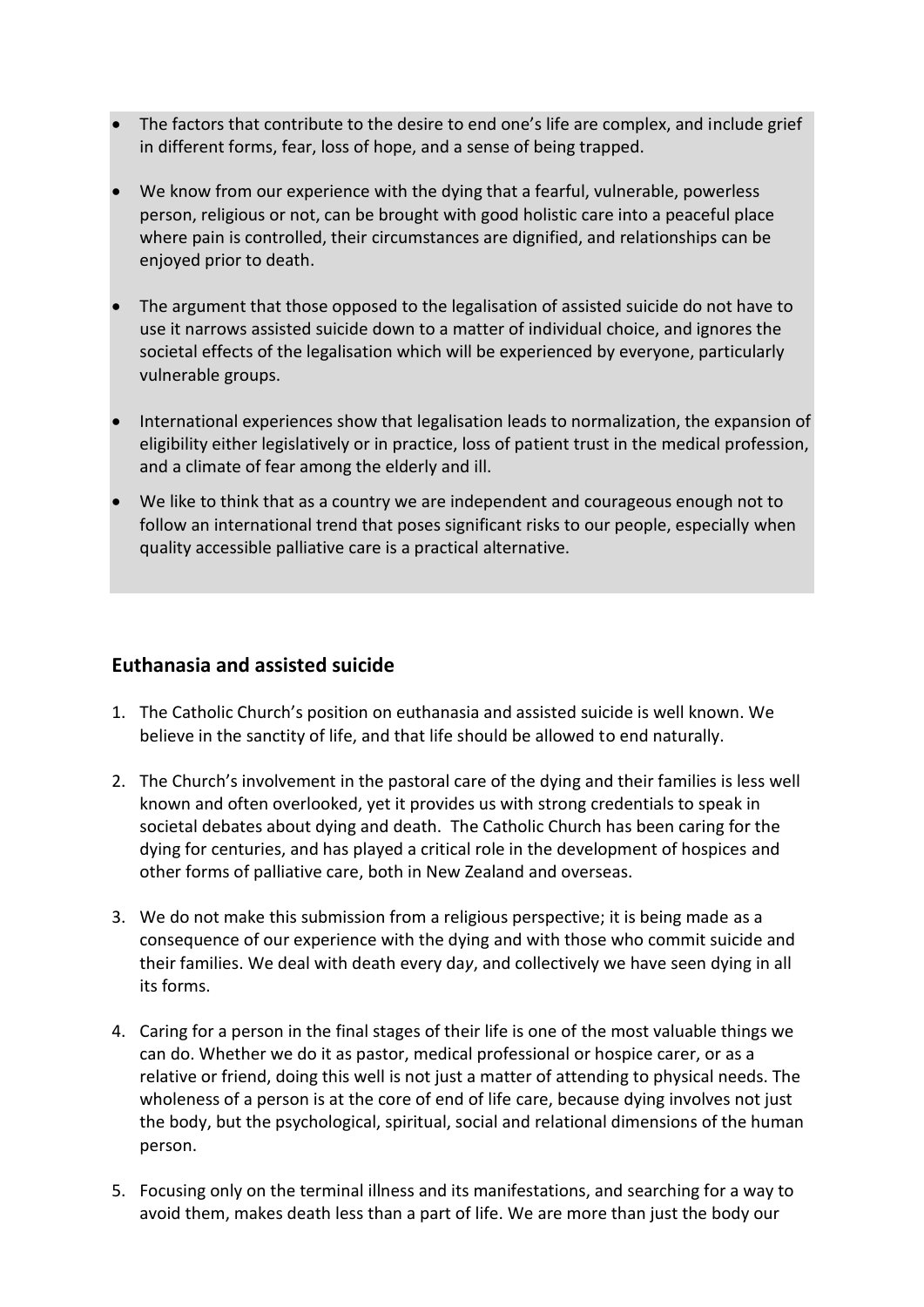genes construct, and we are more than just our actions. We have a transcendent element which is central to being human, no matter what kind of life we have lived or what kind of gifts we have been endowed with, or what faith we have espoused or no faith. This transcendent element belongs as much to the child who is restricted by physical or mental disability as to the greatest orchestral conductor or scientist. This transcendent element is at the heart of our human dignity, and gives a mysterious dimension to death that we need to honour.

# **1: The factors that contribute to the desire to end one's life.**

## *The data*

- 6. Most poll questions on euthanasia and assisted suicide focus on having a "a painful incurable disease", as was done in questions Research New Zealand asked in its polls of March/April and June/July 2015<sup>1</sup>. The assumption is that this is the scenario which might drive people to think about assisted suicide.
- 7. The data from Oregon and Washington States consistently show a substantially different picture of why people might choose assisted suicide. In both states "loss of autonomy" is given as their major end of life concern. In 2014 this was the major concern of 96% of people prescribed lethal medication in Oregon<sup>2</sup> and of 89% in Washington State<sup>3</sup>. The second major concern was being "less able to engage in activities making life enjoyable" (Oregon 91%, Washington 94%). "Inadequate pain control or concern about it" was an end of life concern for only 33% in Oregon and 41% in Washington.

## *The Factors*

## *Grief*

1

- 8. The two key reasons listed by people prescribed lethal medication in these US states centre on loss of independence and loss of the lifestyle previously enjoyed. These are significant losses, as anyone who has suddenly become disabled will confirm, and as with all loss, there is a grieving process. The first loss is related to increasing disability, and loss of things which previously have been enjoyed. This loss may well have begun before the terminal diagnosis or the diagnosis of an irreversible condition.
- 9. For those with a terminal illness a second more profound loss is also involved, the realisation that life itself will eventually be lost. The grief that arises from knowing that a final goodbye will eventually be said to loved ones, and that this time is in sight, is often compounded by worry about the future of loved ones and how they will deal with absence and grief.
- 10. Grief processes underlie the "loss of autonomy" and "being less able to engage in activities making life enjoyable" which dominate the reasons why people in states of

<sup>1</sup> Research New Zealand media release "Should Euthanasia be Legalised in New Zealand?" 23 July 2015

 $2$  Oregon Public Health Division, Oregon's Death with Dignity Act – 2014 report.

<sup>&</sup>lt;sup>3</sup> Washington State Department of Health, Death with Dignity Act 2014 report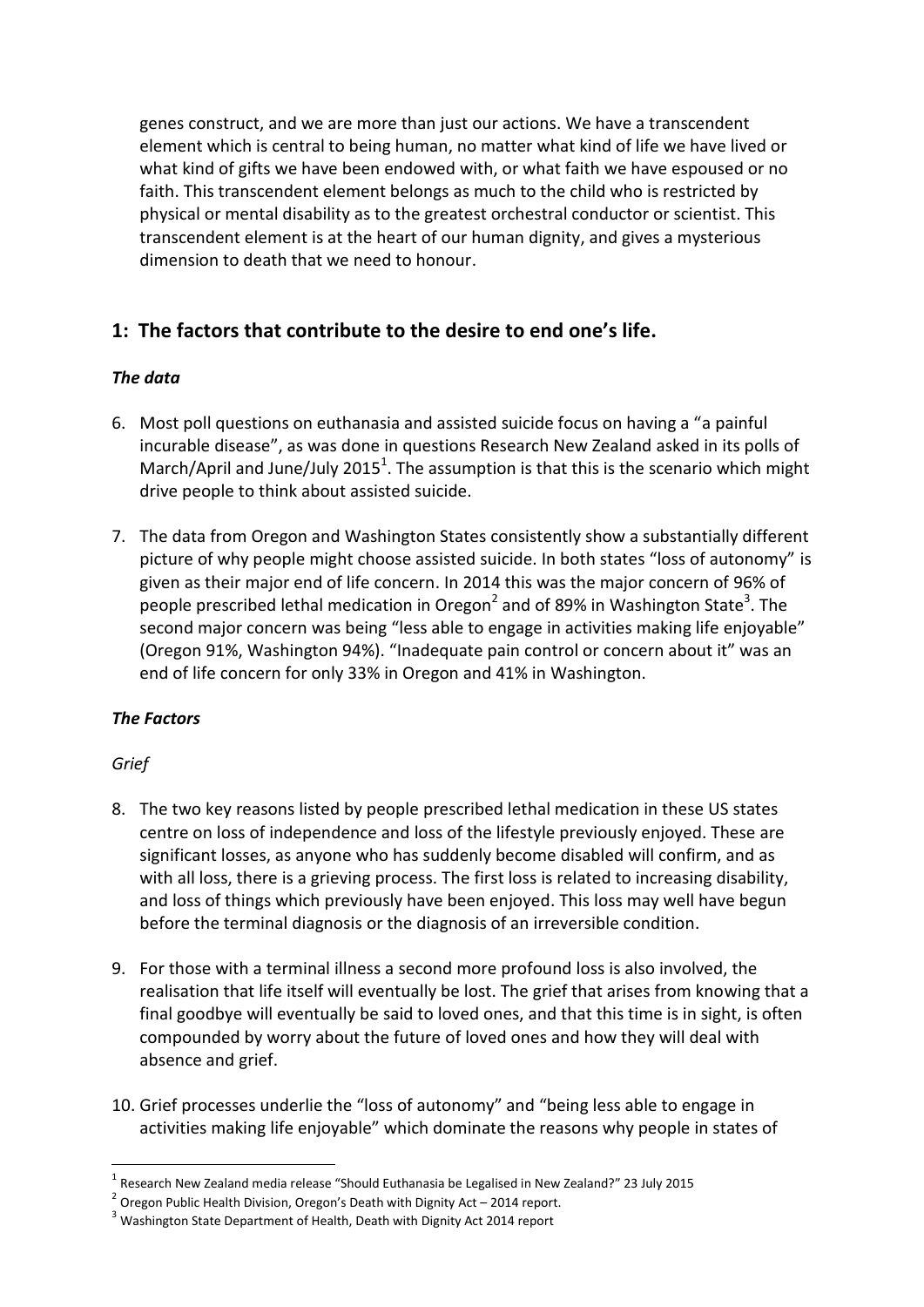Oregon and Washington have chosen to seek lethal medication. These deep grief processes can be so existentially painful for some people that their initial response might be to want to end their life.

11. Palliative care recognises and addresses the loss of autonomy experienced by those who are dying. It was explained well by Dr Rod MacLeod in his affidavit for the Crown in the case of Seales vs Attorney-General:

"Palliative care also seeks to address the other symptoms and emotions that patients experience at the end of life. Autonomy has emerged as a modern criterion of moral worth providing the grounds to distinguish between being merely alive and being meaningfully alive. People's choices at the end of life are often different to those they may make earlier in their life. Patients' authority to choose what interventions they have, or to refuse interventions, is seen as one way of protecting dignity and autonomy. This provides patients with a sense of control that they may otherwise feel their illness or disease has taken from them. Respecting and reinforcing a patient's autonomy is a significant part of palliative care."<sup>4</sup>

12. Palliative care is a layered multi-disciplinary specialty, involving palliative care physicians, nurses, specialist carers, family and volunteers. Priests or other religious ministers are often part of the team, if that is the person's wish. The palliative care physician's focus on ensuring that autonomy is respected is complemented by the other members of the team taking time to address grief, healing broken relationships, and bringing the person into a place of peace. Once these factors which triggered an initial desire to end life are addressed, there is almost always a different response, as Dr MacLeod said in his affidavit:

"In my experience I have found it is often common for patients to express a desire to terminate their lives early or want euthanasia or physician assisted suicide in the early stages of their illness or in the initial phase following a terminal diagnosis. However in my experience palliative care patients almost never persist with requests for euthanasia once they are receiving palliative care and have had time to adjust to their new situation."<sup>5</sup>

#### *Fear*

- 13. In popular Western culture, fear is often present in thinking about death, and especially about the dying process. Fear leads us to develop defences, and to seek to control that which generates the fear. The onset of serious or terminal illness can undermine all our control mechanisms and leave us exposed to the fear, which creates a sense of vulnerability and powerlessness.
- 14. The phrase "loss of dignity" is often used as a descriptor for what people fear about the dying process. Dignity is something most people find hard to explain, although they can easily identify a situation in which they would experience a loss of dignity. A commonly used definition of dignity is "the state or quality of being worthy of honour or respect".

<sup>4</sup> Seales vs Attorney-General, affidavit of Dr R MacLeod 15, 21 May 2015

<sup>5</sup> Seales vs Attorney-General, affidavit of Dr R MacLeod 28, 21 May 2015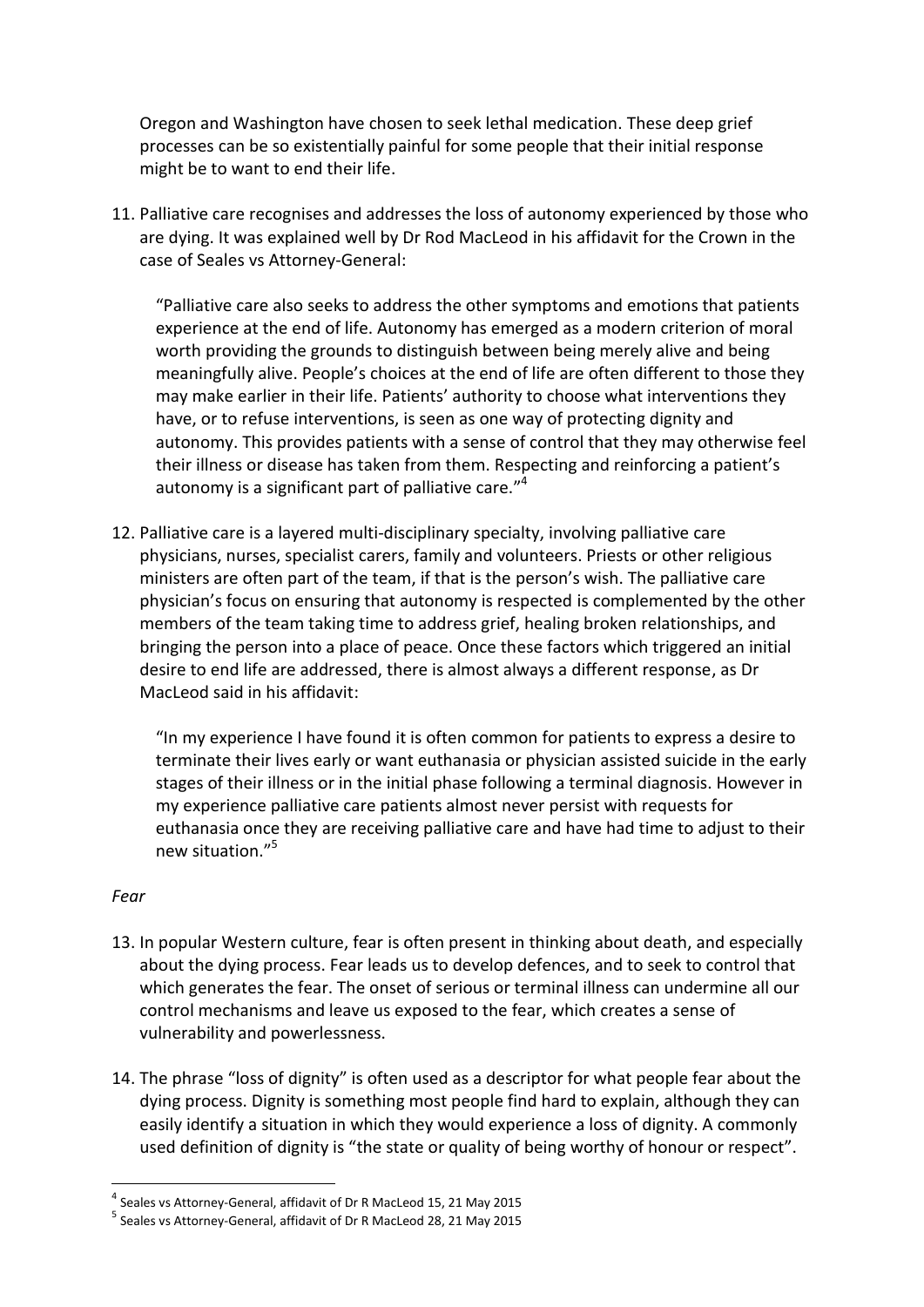- 15. In our experience what people fear when they talk about "loss of dignity" are circumstances which they perceive to be humiliating. Loss of control of bodily functions, unbearable pain and mental incapacity are feared not just because they mean dependence on others, but because they are perceived as being profoundly humiliating.
- 16. People who have this type of fear have often experienced a friend or relative's death sometime in the past in which one or more of these factors was present. Proponents of assisted suicide have unfortunately increased the fear of death and dying in the community, ignoring the developments which have taken place, and continue to take place, in palliative care.
- 17. There have been huge advances in palliative care in the last two decades, and not only in the medical aspect. A palliative care team's role includes addressing these factors, both the physical aspects and the fear of them. They have many ways of doing this and doing it well.

Normal dying is seldom seen in the media, and most people have very little experience of being with a dying person. In fact, normal dying is as Elisabeth Kubler-Ross, pioneer of understanding the dying process described it in 1969 in her ground-breaking book *On Death and Dying*:

"Those who have the strength and the love to sit with a dying patient in the silence that goes beyond words will know that this moment is neither frightening nor painful, but a peaceful cessation of the functioning of the body."<sup>6</sup>

18. Catholic priests are regularly involved with palliative care teams, working with people of faith and no faith. We know from our experience with the dying that a fearful, vulnerable, powerless person, religious or not, can be brought with good holistic care into a peaceful place where pain is controlled, their circumstances are dignified, and relationships can be enjoyed prior to death. We know that dying this way is a great gift to those who loved the person, and helps their recovery from grief.

### *Loss of hope*

- 19. Depression is often cited by expert medical people as being a factor underlying suicide or a request for assisted suicide. Depression is a medical condition and needs a professional diagnosis and treatment, all of which are done for the terminally ill by a palliative care specialist as a normal part of their care.
- 20. As non-medical accompaniers of the dying, we see loss of hope as a significant factor for some patients in making them wish to terminate their lives. Loss of hope is often the product of a sense of being trapped in circumstances from which there is no escape. For people who have all their lives been able to extract themselves, through ingenuity and intellect, from unfavourable circumstances, being unable to extricate themselves from a situation which they view with great negativity is profoundly disturbing. The sense of being trapped and helpless seriously erodes hope, and after all options such as alternative treatments have been exhausted, hope may be extinguished altogether.

<sup>6</sup> Elisabeth Kubler-Ross, *On Death and Dying*, 1969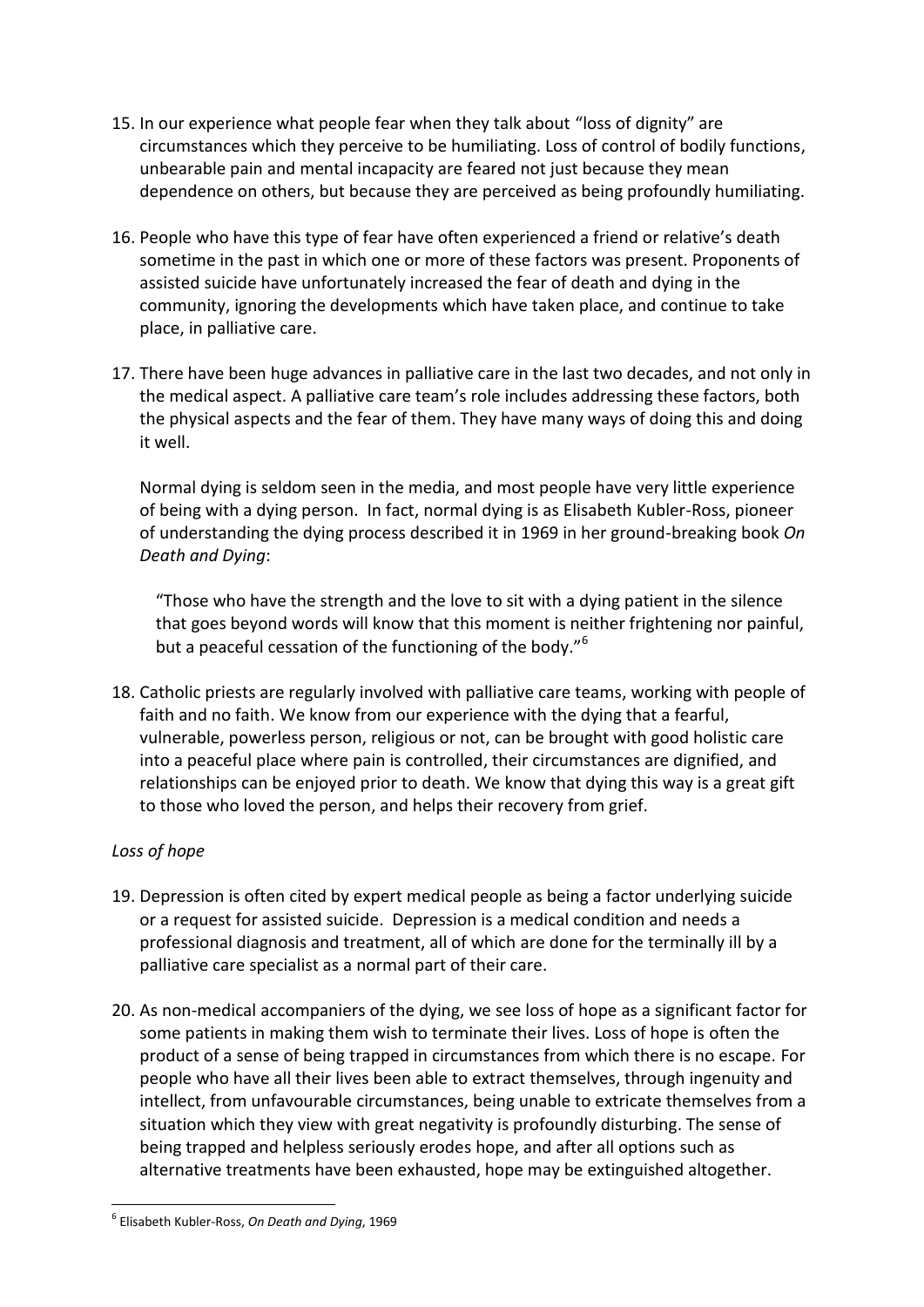- 21. At the centre of the hope which has been extinguished was the hope of returning to life as it was prior to the terminal diagnosis. The wisdom of a palliative care team lies in adjusting the horizon and the hopes of a dying person, so that hope may focus on different and more relevant goals. These are often more immediate goals, such as looking forward to seeing someone or celebrating a birthday or Christmas. This change in the person's horizon is crucial in building hope and combating helplessness, and it is part of the work of all members of a palliative care team.
- 22. It takes time and patience to help those who are in a state of hopelessness rebuild hope. We know it can be done, as we see it done and help in doing it in hospices and other places where the terminally ill and those with difficult irreversible conditions are cared for. Our great concern is that if medically-assisted dying was available, there would be reduced motivation to help the terminally ill or those with irreversible conditions to develop new forms of hope and a sense that they still have something to live for. At the same time, and arising out of that concern, we believe that there would also be reduced motivation for those with a life-limiting illness to strive to live on.
- 23. The government and the community put a lot of resources into rebuilding hope in those who are suicidal but not terminally ill or with irreversible conditions, particularly young people. At the heart of our societal ethic is the belief that all human beings, of whatever age or physical condition, deserve the same treatment and the same care. That consistency in our valuing of life would be seriously undermined by working hard to prevent one group of people who have lost hope from dying, while facilitating the dying of another group who have lost hope.

# **2: The effectiveness of services and support available to those who desire to end their own lives.**

- 24. New Zealand has an advanced palliative care network which cares for people who are terminally ill and their families.
- 25. Hospices in particular have a well-proven track record in the provision of holistic care for the dying. There are 29 hospices, from Kaitaia to Invercargill, and no barriers to accessing them, thanks to the community fundraising which supplements government funding. The extension of palliative care to aged care homes through the Fundamentals of Palliative Care package developed by the Ministry of Health and Hospice NZ has further extended the reach of palliative care services, essential as one-third of people dying in New Zealand die in aged care homes and are cared for there in the later stages of dying.
- 26. However in our experience there is a patchiness in the provision of services and in the quality of care which needs to be addressed. It is encouraging to see that this has been noted in the Terms of Reference for the Review of Adult Palliative Care services which will report to the Minister next year. In particular, recent studies by Auckland and Waikato Universities have identified issues for Maori in accessing and benefiting from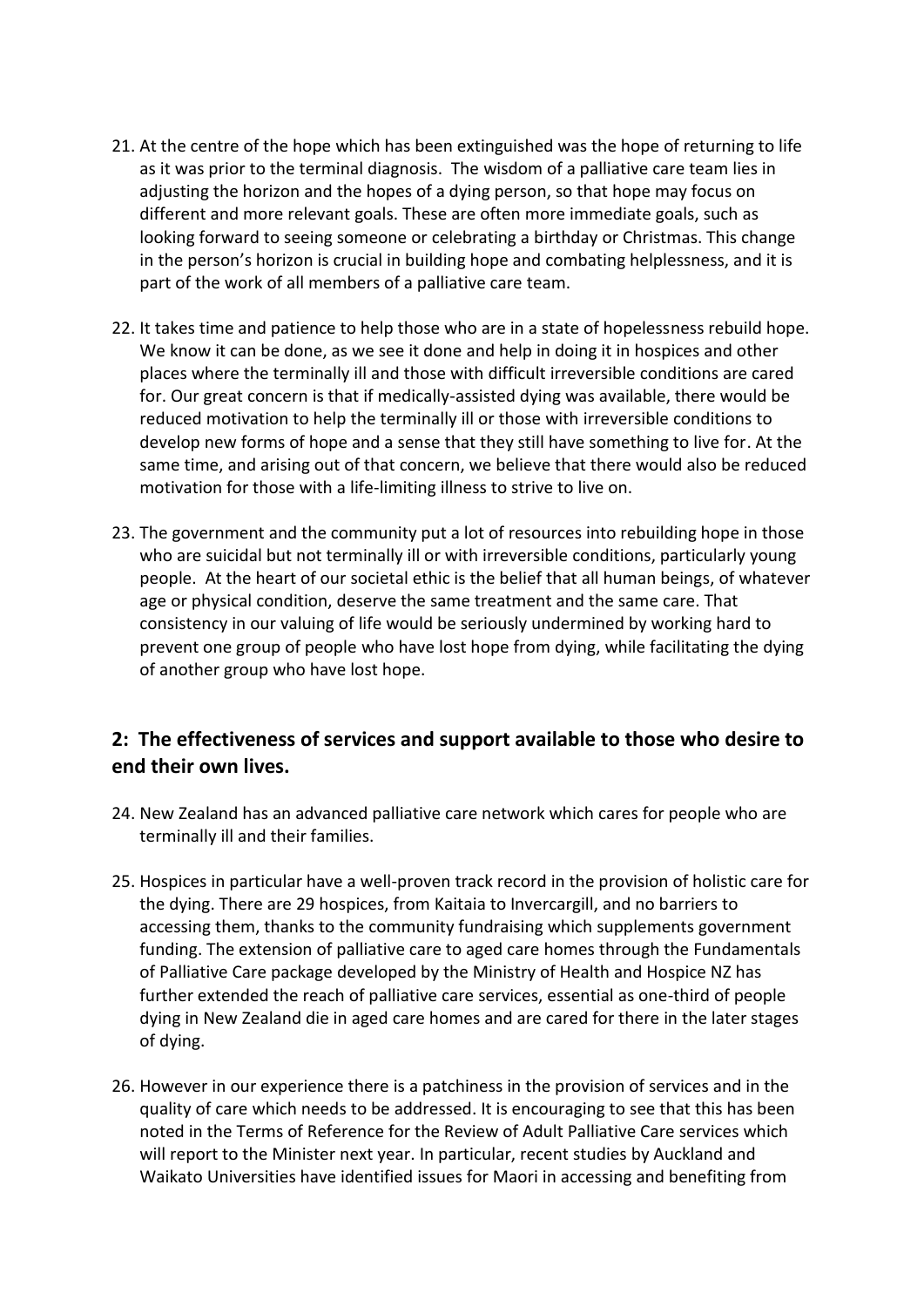palliative care services. We assume these will be addressed in the Review, along with wider issues of access and quality.

- 27. Palliative care providers can and do address the issues for those in their care who wish to end their lives, and terminally ill people rarely wish to end their lives once palliative care is established. We would hope that the government continues to review and upgrade services to those who are chronically ill, looking to provide them with a holistic service which parallels that which is available to people who have terminal illnesses. People who have "an irreversible condition which makes life unbearable" can suffer from the same grief, fear and loss of hope as those who are terminally ill, and need a similar level of support.
- 28. It is our observation from our pastoral experience that where a chronically ill or severely disabled person is cared for in a loving and supportive environment, they seldom wish to end life. The desire to end life is almost always an indicator that something is missing in their care, and often that psychological and emotional issues have not been sufficiently addressed.
- 29. Our concerns for the chronically ill or severely disabled include ensuring adequate provision is made for the physical and mental wellbeing of the carers, who are often family members. Financial and time-out support, together with good medical care for the chronically-ill person, are vital if care is to be effective and to continue for long periods of time. The effectiveness of care for the ill person must be supplemented with good care for the primary carer.
- 30. "The effectiveness of services and support available to those who desire to end their own lives" in the terms of reference is not the same statement as "The effectiveness of services and support available to those who are terminally ill or who have unbearable irreversible conditions". The statement in the Terms of Reference indicates that the Committee (rightly) intends to take into account *all* people who seek to end their own lives, not just those who are incurably or terminally ill. We are aware that the New Zealand government takes suicide prevention seriously, as evidenced by the New Zealand Suicide Prevention Strategy 2006-2016, and the current New Zealand Suicide Prevention Action Plan 2013-2016. The Minister's Foreword to the current Action Plan sets out the size of the issue:

"Every week, on average, 10 people die in New Zealand by suicide. Many more are treated in hospital after a suicide attempt, having seriously harmed themselves. Suicide is devastating for all those personally affected and a tragedy for our society as a whole. Suicide rates have fallen by almost 24 percent since the peak in 1998, but they are still far too high. Sadly, we have some of the highest youth suicide rates in the developed world, and suicide rates for Māori are 54 percent higher than for non-Maori."<sup>7</sup>

31. At government level there has been a determined effort for a number of years to reduce the rate of suicide. The Action Plan acknowledges the many reasons why a person might seek to end his or her life:

<sup>7</sup> Ministry of Health 2013, New Zealand Suicide Prevention Action Plan 2013–2016, Foreword, Hon Peter Dunne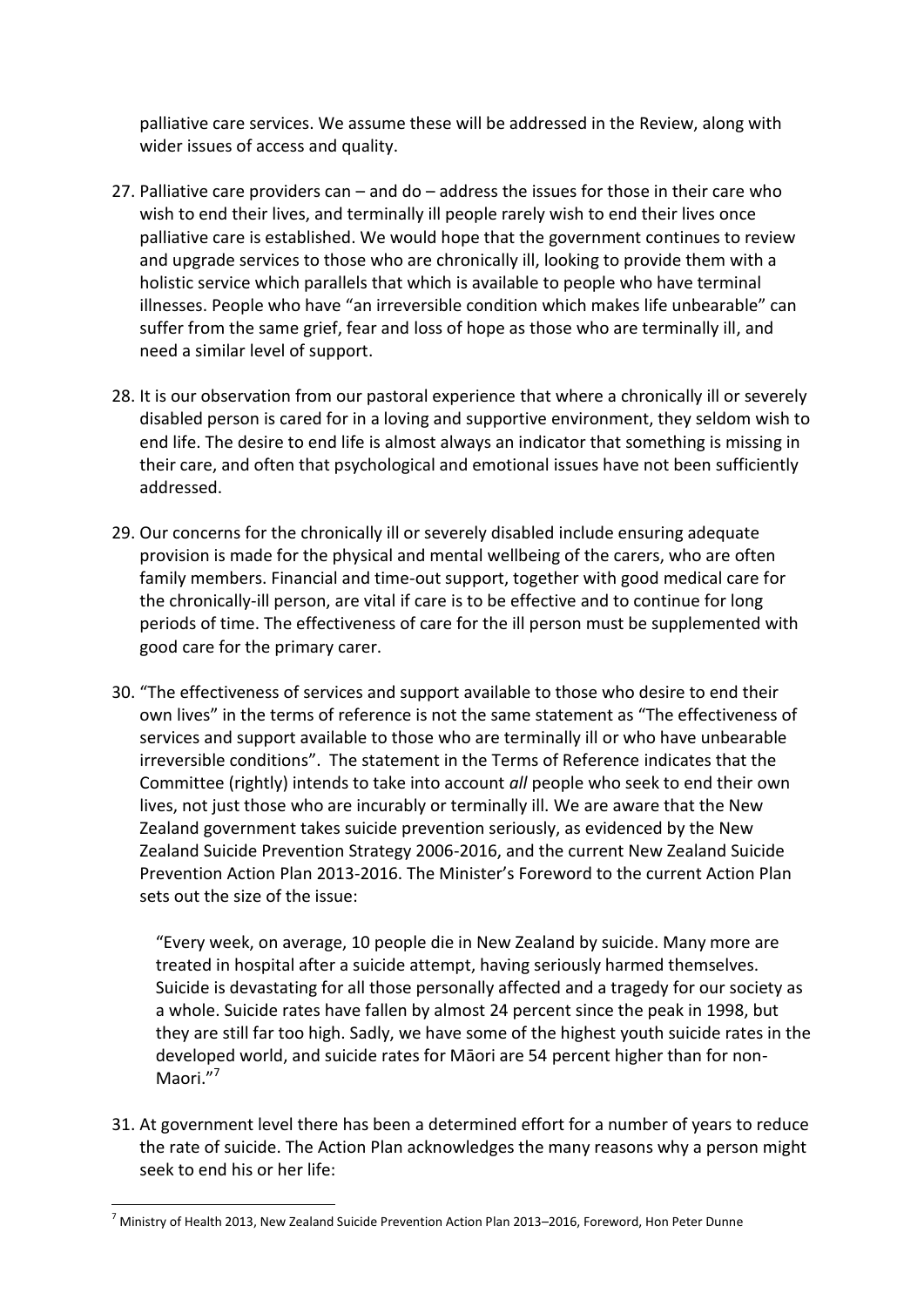"Multiple risk factors and life events are involved in a person ending their life. The link between mental illness and suicidal behaviour is well known, but other risk factors include exposure to trauma, a lack of social support, poor family relationships and difficult economic circumstances."<sup>8</sup>

These factors apply equally to persons with a terminal or life-limiting illness.

- 32. Suicide is a great burden for the family of the person concerned, and we absolutely support government and community initiatives designed to lessen the number of suicide attempts and the deaths from this cause. There were 564 suicides in the 2014-2015 year, and although this is higher than 2013-2014, the number has been in the 500s since the Chief Coroner began releasing annual provisional suicide statistics in 2007.
- 33. The relatively static nature of the number of suicides indicates that measures being taken are effective, but there is more to be done and the situation could easily be reversed. It would be risky and potentially counter-productive to introduce legislation which facilitates some people legally taking their lives, in contradiction to the substantial efforts being made to keep others alive. The contradiction lies in trying to prevent one group from taking their lives while seeking to assist another group of people to die, when both groups have underlying issues (such as fear, depression, and loss of hope) that are very similar in many cases.

# **3: The attitudes of New Zealanders towards the ending of one's life and the current legal situation**

- 34. There have been a number of polls over the years seeking information about New Zealanders attitude to ending one's life, such as Heylen (1988), Morgan Gallop Poll (1991),NZ Herald Digipoll (2000, 2012), Massey University Department of Marketing (2002, 2008), Colmar Brunton (2008), Research New Zealand (2010, March/April 2015, June/July 2015).
- 35. These polls have asked similar questions and have similar results, with the conclusions generally being that a majority of New Zealanders are in favour of the legalization of assisted suicide or euthanasia. There is little, if any, polling or analysis of which ethnicities are favouring a change in legislation in New Zealand, and why.
- 36. The statistics from the States of Oregon and Washington in the USA, where assisted suicide was legalised in 1997 and 2009 respectively, provide detailed information about those who requested lethal doses of medication from a physician.
- 37. In Oregon in 2014<sup>9</sup> there were 105 approved requests for lethal medication. In terms of ethnicity, 100 (95.2%) of the requests were from white Americans, with no requests from African Americans, American Indians, or Pacific Islanders. There was one request from a Hispanic person.

<sup>8</sup> New Zealand Suicide Prevention Action Plan 2013–2016, Introduction

 $^{9}$  Oregon Public Health Division, Oregon's Death with Dignity Act – 2014 report.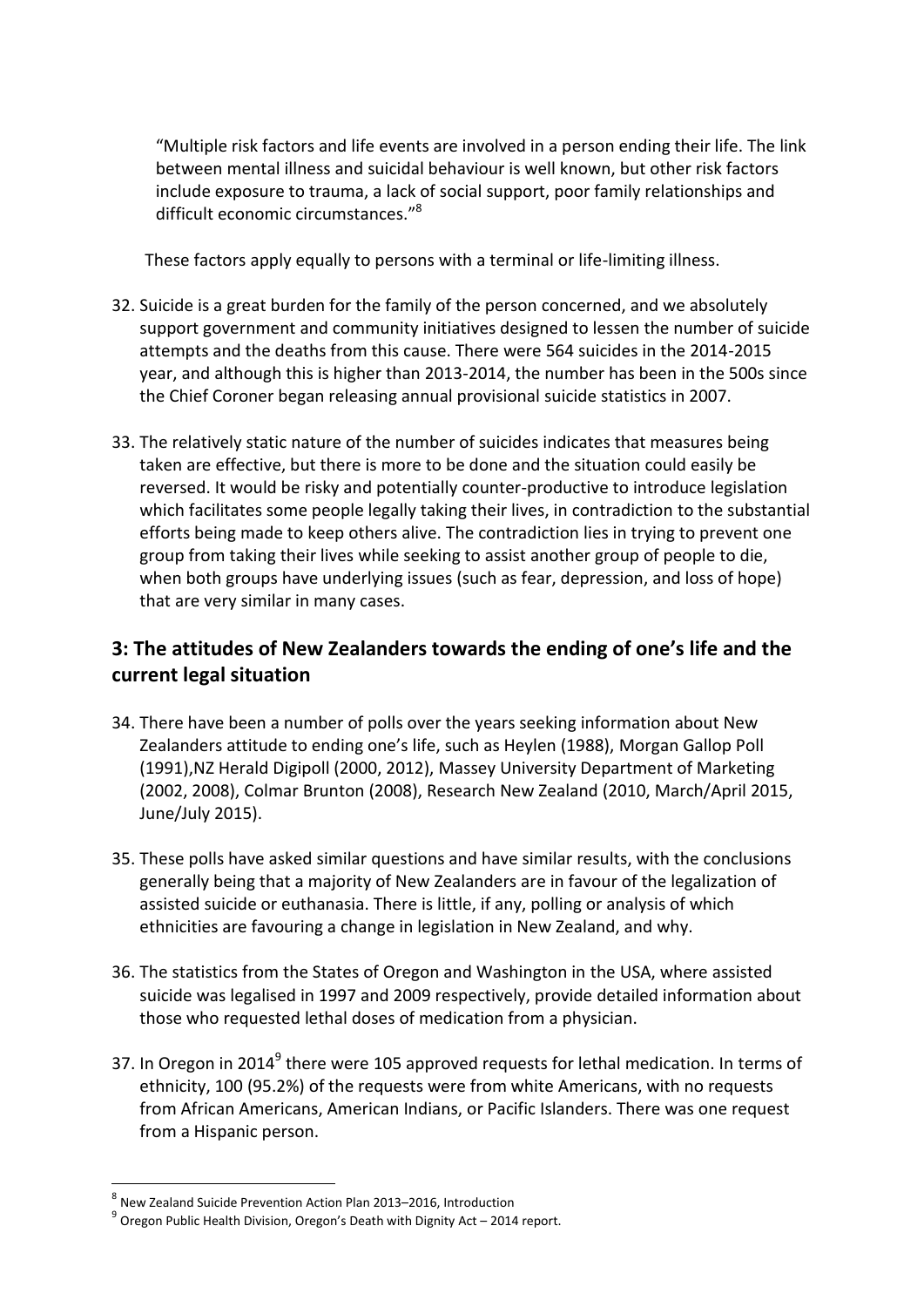- 38. In Washington State in 2014 $^{10}$  there were 163 approved requests for lethal medication. Of these 156 (95.7%) were "non-Hispanic white", and 12 (7.3%) were from "Hispanic and/or non-white".
- 39. The white non-Hispanic percentage of the population of Washington State is 70.4%, and of Oregon State it is 77%. Because of the ethnic composition of these states it is to be expected that the majority of people receiving approval for lethal medication would be "white". However "white non-Hispanics" are significantly over-represented in requests for lethal medication compared to their percentage of the population, in both states.
- 40. These statistics strongly suggest that there is a cultural component in support for assisted suicide. It is hard to obtain recent statistics about support for assisted suicide by ethnicity in New Zealand, but the Washington/Oregon statistics suggest that polls in New Zealand (which do not usually look into ethnicity) are at least in part reflecting the dominance of New Zealanders of European descent in the population (69% in the 2013 census).
- 41. If these polls are used to claim that assisted suicide should be legalised in New Zealand because there is majority support for it, it is tantamount to one culture imposing its will on other cultures through sheer numbers. Of particular concern is the lack of attention given to Maori attitudes towards the legalisation of assisted suicide. Maori constitute 14.6% of the population, but their status as the indigenous people and Treaty partner with the Crown means that their input and influence has to be about more than mere numbers.
- 42. It could be argued that ethnicities which are smaller in numbers should not be able to deny the majority ethnic group the choice of assisted suicide, the argument being that those who oppose the legalisation of assisted suicide do not have to avail themselves of it. This argument narrows assisted suicide down to a matter of individual choice, and ignores the societal effects of the legalisation which will be experienced by everyone. The subtle pressure on the disabled, elderly and terminally ill to end their lives constitutes a harm to the common good, and to the equality and value we place on the life of every New Zealander, whatever their age or level of ability.
- 43. The polling of NZ Research in March/April and June/July 2015 provides a cautionary note to the question of support for assisted suicide in New Zealand. The two polls used the same questions and methodology and were carried out after the situation of Ms Lecretia Seales became prominent in the media and about three weeks after Justice Collins ruled and Ms Seales died. NZ Research provided this analysis of the results of the two polls:

"Support for the legalisation of euthanasia decreased between March/April 2015 and June/July 2015. As shown in Table 1, 74 percent of respondents in March/April reported that doctors should be legally able to end a patient's life if the patient requests it, whereas in June/July, 67 percent believed that this should be allowed.

1

 $^{10}$  Washington State Department of Health, Death with Dignity Act 2014 report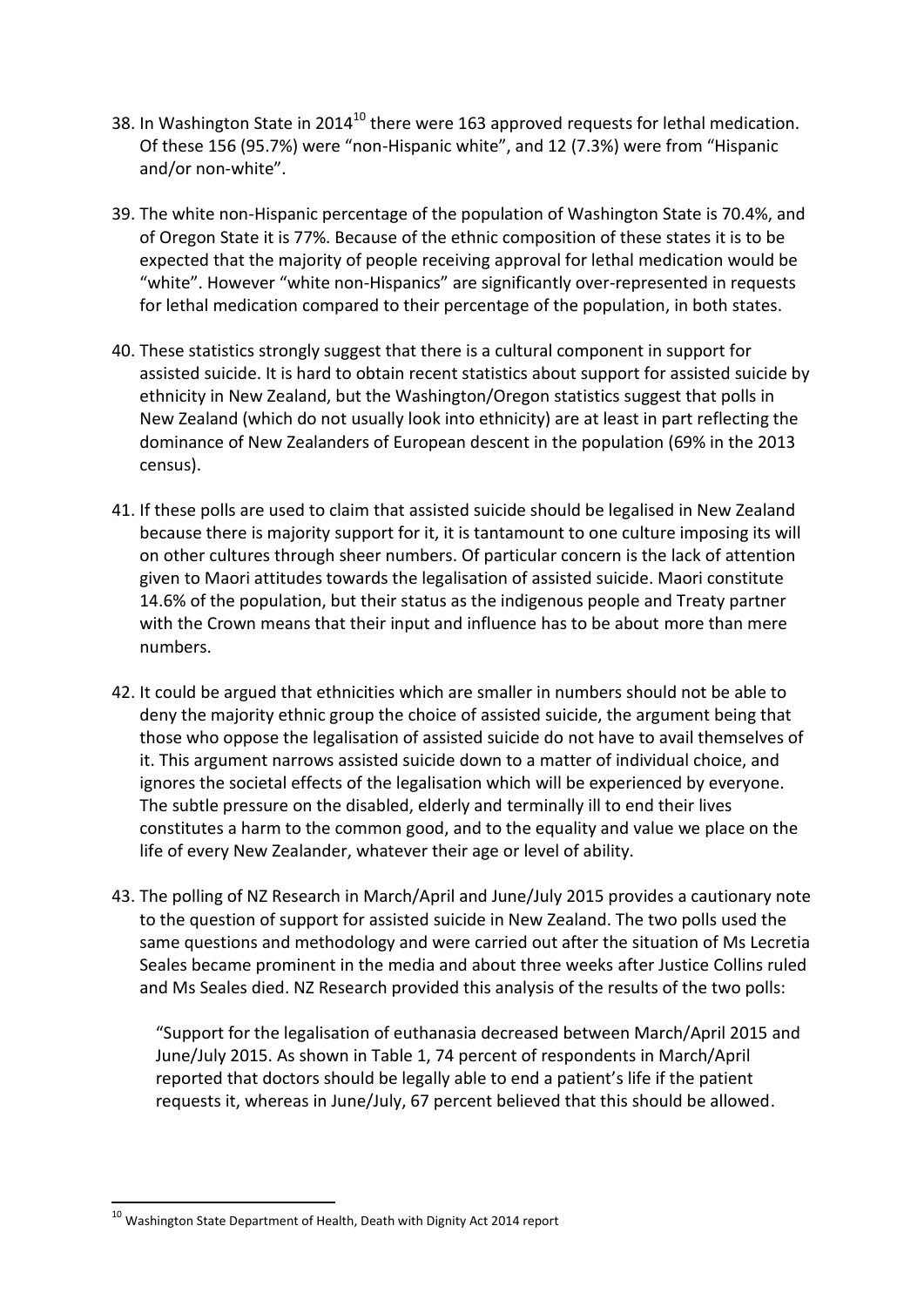The decrease in support may reflect a more considered judgement of this issue amongst the general public following Lecretia Seales' case, the ruling and her natural death.

Support for other people being able to euthanize a terminally ill person also appears to have decreased since March/April 2015 (refer Table 2), although the difference is not quite large enough to be statistically significant. Thus New Zealanders remain divided as to whether other people (e.g. close relatives) should be able to help end someone's life, if a person has an incurable disease and wishes to end their life."<sup>11</sup>

### **4: International experiences**

44. The international experience of euthanasia and assisted suicide is cause for great concern, for the following reasons:

### *The normalization of euthanasia and assisted suicide*

45. The graphs below clearly show the increase in the numbers since assisted suicide was introduced in Oregon in 1998, and euthanasia and assisted suicide were introduced in the Netherlands in 2002.





46. In countries and states which have legalised either euthanasia or assisted suicide, or just assisted suicide, there have been startling increases in the number of people choosing to die in this way. The increase in numbers is out of all proportion to population increase, and can only be properly accounted for in terms of an ongoing expansion of the parameters surrounding eligibility – a phenomenon referred to as "bracket creep". As noted in a 2010 Report on Euthanasia in Belgium by the European Institute of Bioethics: "Initially legalised under very strict conditions, euthanasia has become a very normal and even ordinary act to which patients are deemed to "have a right". In the face of certain high profile cases the evident relaxation of very strict conditions has caused many reactions, but also a total absence of any sanctions on the part of the Commission and a very conciliatory silence from the political establishment has given rise to a feeling of impunity on the part of some concerned medical practitioners, and a feeling of powerlessness in those worried about where things are leading". $^{12}$ 

 $^{11}$  Research New Zealand media release "Should Euthanasia be Legalised in New Zealand?" 23 July 2015

<sup>12</sup> European Institute of Bioethics Dossier: "Euthanasia in Belgium: 10 years on", April 2012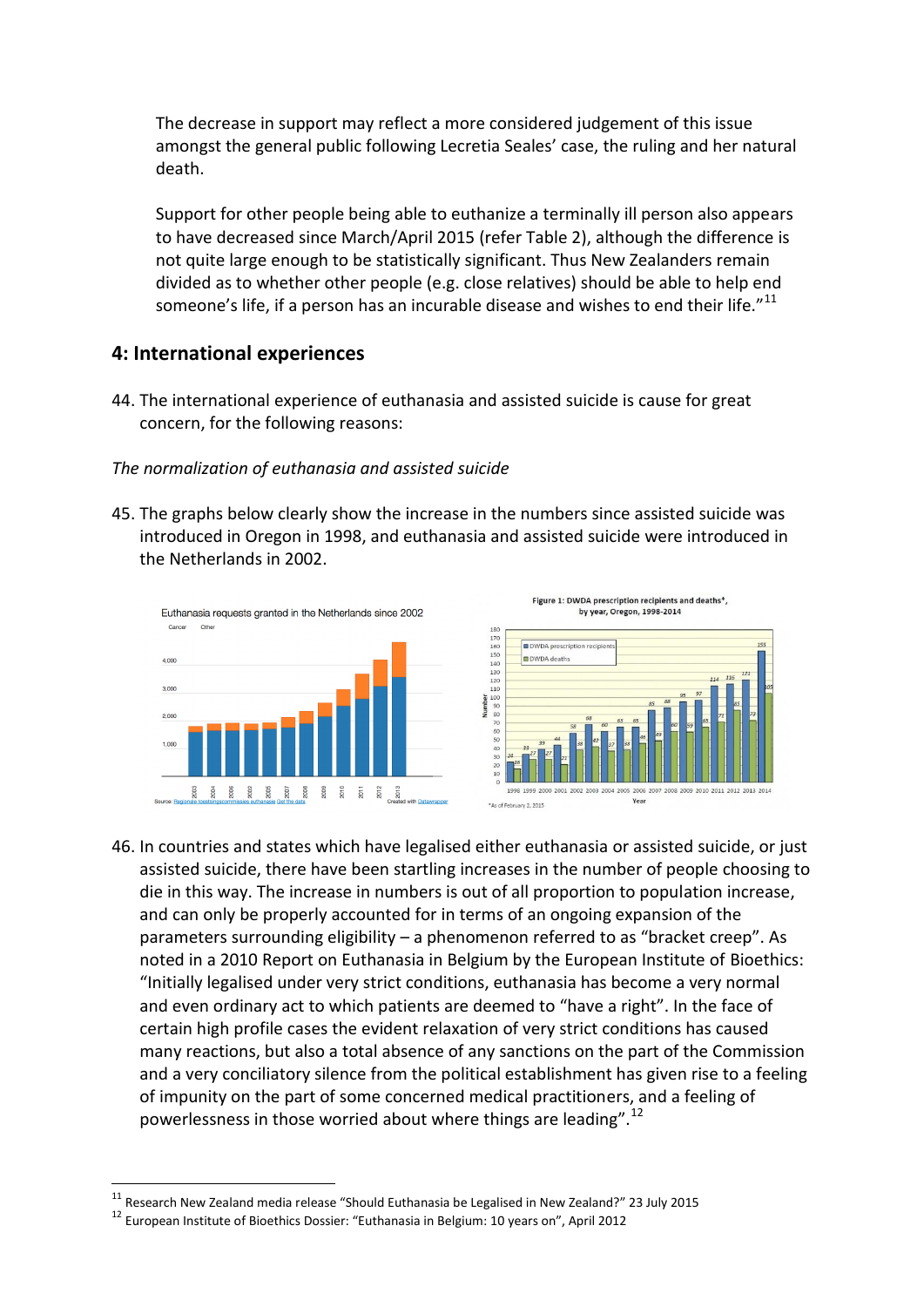47. The increase in numbers indicates that assisted suicide and/or euthanasia have been normalised, and are now even expected in some circumstances.

### *The effect on the medical profession*

- 48. When assisted suicide and euthanasia are considered to be rights they cease to be the exceptions most laws originally envisaged. The normalisation of assisted suicide and euthanasia and their definition as rights has imposed obligations on doctors to take part in assisting people to die, which are in direct opposition to the nature and ethos of the profession.
- 49. The elderly and sick have reason to fear doctors who can propose and even subtly persuade vulnerable people to consider ending their lives. The status of a doctor can easily make a suggestion into an obligation, given the power imbalance between a vulnerable person and their doctor.

#### *The expansion of eligible circumstances*

- 50. The original safeguards built into the Belgian and Dutch legislation have in practice over the years become ineffective. The narrow target group of the terminally ill has expanded to include those suffering from psychiatric conditions, dementia and those who are simply old, lonely or have been bereaved. The expansion to include teenagers, children and babies is particularly horrifying.
- 51. In theory in Oregon those eligible for assisted suicide must have less than six months to live. A footnote in the Oregon annual report for 2014 relating to the category "Other illnesses" (16.9% of lethal prescriptions) describes these other illnesses as "benign and uncertain neoplasms, other respiratory diseases, diseases of the nervous system (including multiple sclerosis, Parkinson's disease and Huntington's disease), musculoskeletal and connective tissue diseases, viral hepatitis, diabetes mellitus, cerebrovascular disease, and alcoholic liver disease". $^{13}$  These may be illnesses which shorten life, but it is hard to believe that the people concerned were all terminally ill.
- 52. Support for euthanasia or assisted suicide among the general population is often contingent upon strict controls being in place, and controls which are seen as being strong may be the swing factor for some politicians in voting upon this issue. Belgium and the Netherlands began with what were thought to be strict controls, but over the years there has been a progressive widening of eligibility through changes to the legislation. In Oregon the controls remain in place in the legislation but there has been a widening in the interpretation of the legislation and in the practice of physicians which have effectively undermined the strict controls on eligibility.

### *The climate of fear*

1

53. The normalization of euthanasia and assisted suicide in places where it has been legalized change the societal perception of those who are ill, disabled, or elderly. Rather than being valued members of the community, they are more likely to be seen and to

 $^{13}$  Oregon Public Health Division, Oregon's Death with Dignity Act – 2014 report, page 6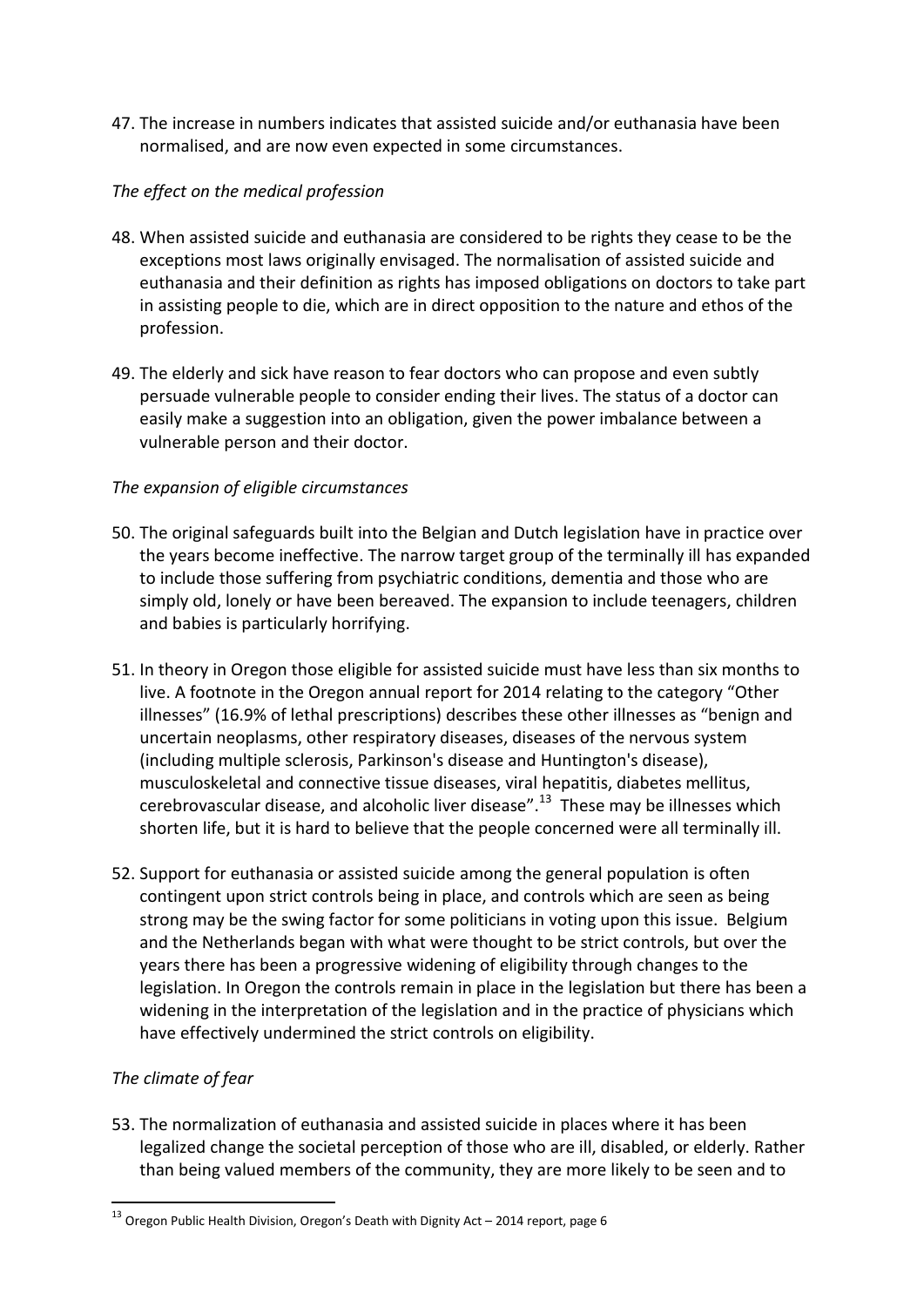see themselves as a burden. The fear of being a burden is well documented as a reason for people choosing assisted suicide or euthanasia. In Belgium and the Netherlands these vulnerable people rightly fear euthanasia itself, and there is documented evidence of persons being killed without their consent. Family and societal pressures are exercised subtly rather than overtly, which compounds the fear of those whom others might view as a burden. The question becomes who a vulnerable person can trust to act in their best interests, if family and doctors cannot be trusted. That is a point of utter loneliness which no elderly, ill or disabled person should have to experience.

### *The potential increase in suicides*

54. In the 10 October 2015 edition of the Southern Medical Journal research titled "How Does Legalization of Physician-Assisted Suicide Affect Rates of Suicide?" was published. The aim of this study was to examine the association between the legalisation of Physician-Assisted Suicide (PAS) and state-level suicide rates in the United States between 1990 and 2013. In particular it aimed to test claims that legalization of physician-assisted suicide could lead to a reduction in total suicides and to a delay in those suicides that do occur. The conclusion from the study was:

"Legalizing PAS has been associated with an increased rate of total suicides relative to other states and no decrease in non-assisted suicides. This suggests either that PAS does not inhibit (nor acts as an alternative to) non-assisted suicide, or that it acts in this way in some individuals but is associated with an increased inclination to suicide in other individuals."<sup>14</sup>

- 55. In our experience suicide creates deep emotional wounds and does huge relationship damage in families. We lose more than 500 people to suicide every year, leaving behind networks of friends and family who can take years to recover. Apart from the real loss of so many of our people to suicide, there is a loss to the community in the very real devastation suffered by those close to the person who committed suicide.
- 56. Research such as that outlined above indicates a need for great caution in doing anything which might give those contemplating suicide a greater impetus to act.

## **Conclusion**

- 57. The precautionary principle is widely used by the New Zealand government in policy areas such as fisheries, environmental management, public health, conservation and biosecurity. Risk management is integrated into every area of public policy. The experience of countries and states which have legalized euthanasia or assisted suicide or both clearly shows that it poses considerable risks.
- 58. We are deeply concerned about the risk to the vulnerable people we work with every day, those who are elderly, disabled, chronically ill, depressed or suicidal. Our concern includes those who think that there is no way to deal with their terminal or incurable illness other than by assisted suicide, and those who are not ill but who have a great fear of dying perhaps because of an experience in the past.

 14 A Jones and A Paton, Southern Medical Journal, "How does Legalization of Physician-assisted Suicide Affect Rates of Suicide?" 2015